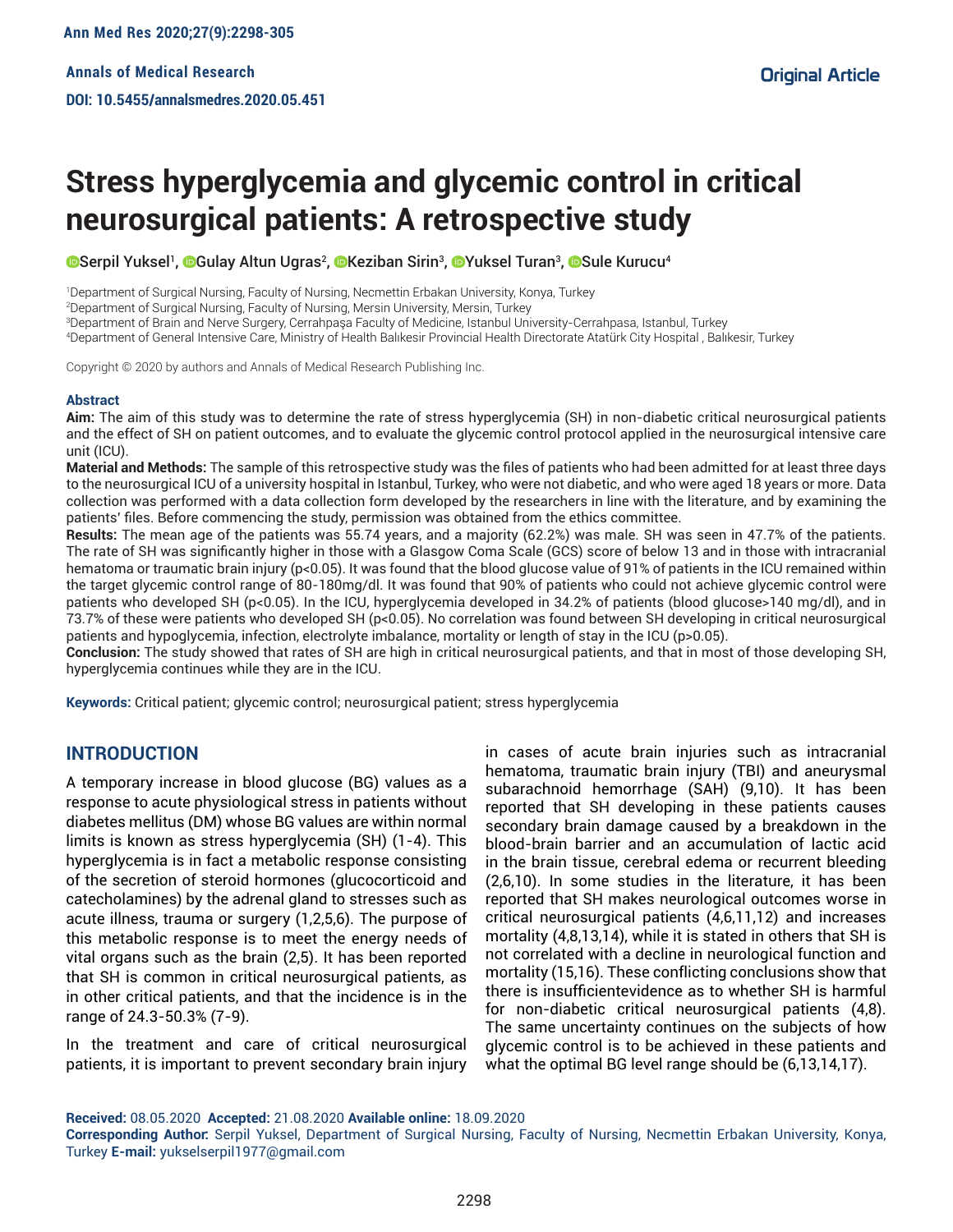The first comprehensive study researching the effect of glycemic control in critical patients was performed in 2001 by Leuven. It showed that intensive glycemic control (IGC) with a BG level of 80-100mg/dl reduced infection and mortality (18). Following this study, it was established in meta-analysis studies performed with critical neurosurgical patients that IGC reduced the risk of infection and improved neurological outcomes (7) but did not reduce mortality rates, and increased the risk of hypoglycemia (5,10,17,19,20). There is no consensus in the literature about the glycemic control protocol necessary for the management of SH in critical neurosurgical patients. It is suggested in some studies that the BG level of these patients should be kept at 80-100mg/dl (5, 7), while some say it should be kept under 180mg/dl (10,21). The American Diabetes Association (ADA) recommends that when critical patients' BG level rises to 180mg/dl or above insulin should be used, and that BG levels should be kept between 140 and 180mg/dl (22-24).

In the neurosurgical ICU where the research was conducted, a glycemic control protocol was implemented which aimed to keep the BG levels of all hyperglycemic patients, whether diabetic or not, to between 80 and 180mg/dl. It was the aim of this study to determine the rate of SH in non-diabetic critical neurosurgical patients and the effect of SH on patient outcomes, and to evaluate the glycemic control protocol implemented in the neurosurgical ICU.

## **MATERIAL and METHODS**

#### **Study Design, Population and Sample**

This retrospective study was conducted in the neurosurgical intensive care unit (ICU) of a university hospital in Istanbul, Turkey. In this ICU, a nurse-controlled glycemic control protocol began to be implemented in 2010 (Figure 1). For this reason, the research sample was made up of the files of 125 patients who were admitted to the neurosurgical ICU from the hospital's emergency unit in 2010 and the three following years, who received treatment and care there for at least three days, and who were aged 18 or more.

The research included the files of patients whose venous BG values were measured randomly on admittance to the emergency unit or to the ICU, who did not have DM, whose glycosylated hemoglobin (HbA1c) values were <6.5%, who were not being fed parenterally, and whose BG was being monitored in the ICU at least once a day. Those with multiple traumas (four patients) or DM (four patients), those without an HbA1c value (two patients) or with a value of ≥6.5% (two patients), those who had received steroid treatment in the emergency unit (two patients), a total of 14 patients, were excluded from the study. Also excluded were patients who were not diagnosed with DM when admitted to the hospital but who had an Hb1Ac value of ≥6.5% (n=15 patients), who, according to the diagnosis criteria of the ADA, are accepted as diabetic (22,23). Thus, the research was completed with the file data of 111 patients.





**Figure 1.** Glycemic control protocol applied in the neurosurgical intensive care unit

# **Data Collection Tool**

The researchers collected data between August 2013 and February 2014, using a data collection form consisting of two sections, created in line with the relevant literature (1,2,5,7,10,11,18,22,23). The first section of the form consisted of questions on descriptive and clinical characteristics such as the patient's age, gender, diagnosis, entry GCS score, ICU length of stay, and developing complications. The second section had a chart, on which BG levels, frequency of BG monitoring, administration of insulin, occurrence of hypoglycemia, and glycemic control measures applied were recorded.

#### **Data Collection**

After obtaining the necessary permission for the research, the file numbers of patients who met the research criteria were determined from the electronic records, and the relevant patient files were retrieved from the archive. First of all, information was collected from the doctors' and nurses' anamnesis forms and from laboratory findings on the patient's DM history, HbA1c values, and BG values.

The patients' admission blood glucose (ABG) values from when they were admitted to the emergency unit before admission to the ICU were recorded on the form. SH and other hyperglycemia were assessed according to these values. Glycemic thresholds, used to identify SH in critical patients, showed a difference. In some studies, random BG values taken on admission to the ICU or in the emergency unit were defined to be  $\geq 200$  mg/dl  $(1,4,8)$ ,  $>180$  mg/dl (3) or >140 mg/dl (6), while in others, fasting BG values of >126 mg/dl were defined when taken in the morning of the second day after admission to the ICU (25). In the present study, taking ADA recommendations into account (22,23), a random BG value of >140 mg/dl taken in the emergency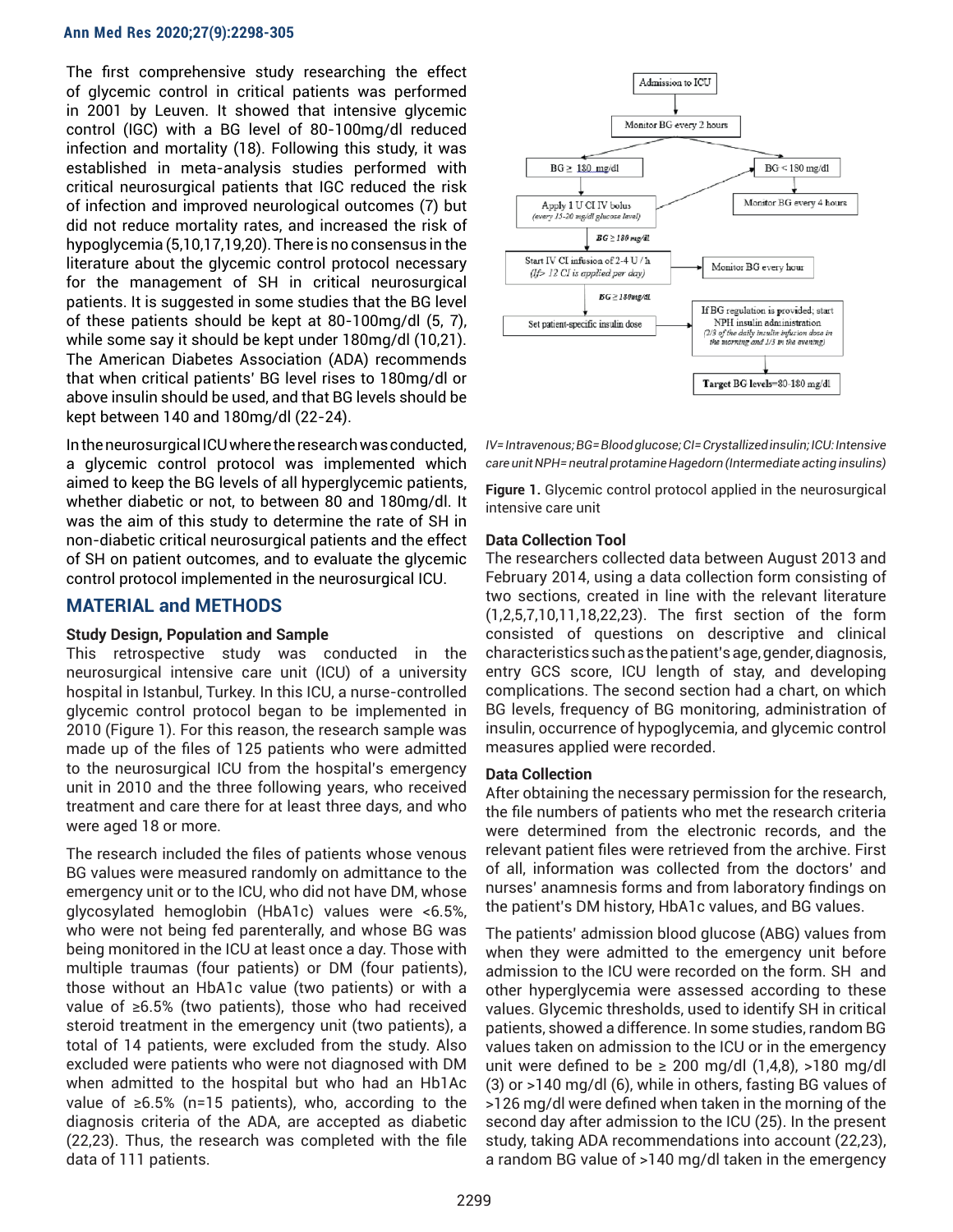unit or on admission to the ICU was defined as SH, while a BG value of >140 mg/dl seen in the ICU was defined as hyperglycemia. In line with same recommendations (22,23), BG falling below 70 mg/dl in patients who were receiving insulin treatment was defined as hypoglycemia.

In the neurosurgical ICU where the research was conducted, a glycemic control protocol was implemented which aimed to keep patients' BG levels to between 80 and 180mg/dl (Figure 1). BG monitoring frequency, administration of insulin and outcomes were assessed according to this protocol. The same protocol is still in use in that ICU.

#### **Ethical Considerations**

This study was conducted in accordance with the principles set out in the Declaration of Helsinki. Before commencing the research, written permission was obtained from the neurosurgical department of the hospital where the study was to be conducted, and from

the clinical research ethics committee of a university in Istanbul, Turkey (2013/18222).

#### **Data Analyses**

Data analysis was performed using the statistics program SPPS 20 (IBM Corp. Released 2011, Armonk, NY: IBM Corp.) Numerical values, percentages, means, standard deviations, and maximum and minimum values were given for categoric and continuous variables in the descriptive statistics. In comparing categoric variables, Pearson, Yates correction and Fisher chi-squared tests were used. Significance level was evaluated at a confidence interval of 95% (p<0.05).

# **RESULTS**

The patients' mean age was 55.74 years, 46.8% were aged 60 years or more, and 62.2% were male; the GCS scores of 42.3% of the patients at admission to the ICU was between 3 and 8. The patients were admitted to the

| Table 1. Descriptive and clinical characteristics of patients             |                |      |
|---------------------------------------------------------------------------|----------------|------|
| <b>Characteristics</b>                                                    | $\mathbf n$    | $\%$ |
| Age $(year)^*(n=111)$                                                     |                |      |
| $18 - 38$                                                                 | 18             | 16.2 |
| 39-59                                                                     | 41             | 37.0 |
| $\geq 60$                                                                 | 52             | 46.8 |
| Gender (n=111)                                                            |                |      |
| Female                                                                    | 42             | 37.8 |
| Male                                                                      | 69             | 62.2 |
| GKS score during admission to the ICU (n=111)                             |                |      |
| $3 - 8$                                                                   | 47             | 42.3 |
| $9 - 12$                                                                  | 27             | 24.4 |
| $13 - 15$                                                                 | 37             | 33.3 |
| Diagnosis (n=111)                                                         |                |      |
| <b>Cranial tumor</b>                                                      | 37             | 33.3 |
| Aneurysmal subarachnoid hemorrhage                                        | 37             | 33.3 |
| Intracranial hematoma                                                     | 30             | 27.1 |
| Traumatic brain injury                                                    | $\overline{7}$ | 6.3  |
| BG measurement method (n=111)                                             |                |      |
| Arterial and capillary                                                    | 94             | 84.7 |
| Arterial, venous and capillary                                            | 17             | 15.3 |
| <b>BG measurement frequency (n=111)</b>                                   |                |      |
| 1 times/day                                                               | 15             | 13.5 |
| 2 times/day                                                               | 85             | 76.6 |
| > 4 times/day                                                             | 11             | 9.9  |
| Insulin therapy (n=111)                                                   |                |      |
| Yes                                                                       | 29             | 26.1 |
| <b>No</b>                                                                 | 82             | 73.9 |
| Insulin treatment ordered by the doctor $*$ (outside the protocol) (n=14) |                |      |
| If BG = 180-199 mg/dl, 4 U Cl                                             | 9              | 64.3 |
| If BG = 200-249 mg/dl, 6 U Cl                                             | $\bf 8$        | 57.1 |
| If BG = 250-299 mg/dl, 8 U CI                                             | $\overline{5}$ | 35.7 |
| If BG = 300-399 mg/dl, 10 U Cl                                            | $\overline{2}$ | 14.3 |
| Stress hyperglycemia (n=111)                                              |                |      |
| Yes (BG > 140 mg/dl) <sup>&amp;</sup>                                     | 53             | 47.7 |
| No (BG ≤ 140 mg/dl)                                                       | 58             | 52.3 |

**BG=Blood glucose; CI=: Crystalline insulin; GCS=Glasgow Coma Scale; ICU= Intensive care unit**

**\* Average age= ( x =55.74 ±17.09 years; Min-Max= 18-92 years); ¥ There are multiple applications; &The BG levels of 21 patients (18.9%) are in the range of 182-355 mg/dl**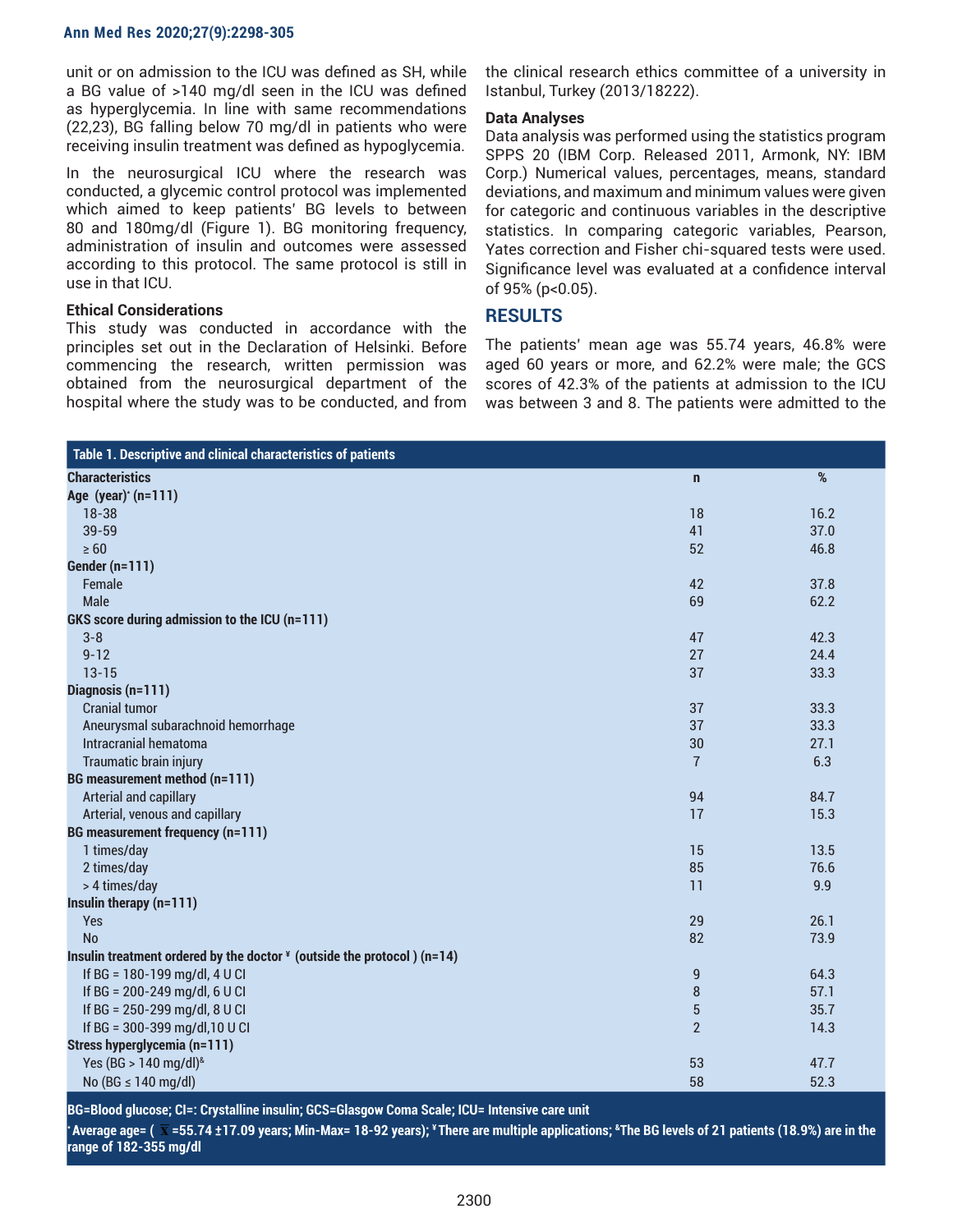## **Table 2. Comparison of patients' descriptive characteristics and development of stress hyperglycemia**

|                                               | <b>Stress hyperglycemia</b> |                |  |
|-----------------------------------------------|-----------------------------|----------------|--|
| <b>Characteristics</b>                        | <b>Yes</b>                  | <b>No</b>      |  |
| Age (year) <sup>*</sup> (n=111)               | $n$ (%)                     | $n$ (%)        |  |
| $18 - 38$                                     | 6(33.3)                     | 12(66.7)       |  |
| $39 - 59$                                     | 19(46.3)                    | 22(53.7)       |  |
| $\geq 60$                                     | 28(53.8)                    | 24(46.2)       |  |
| χ2 / p value                                  | 2.307 / 0.316               |                |  |
| Gender (n=111)                                |                             |                |  |
| Female                                        | 23(54.8)                    | 19(45.2)       |  |
| Male                                          | 30(43.5)                    | 39(56.5)       |  |
| $x^2$ / p value                               |                             | 0.918 / 0.338  |  |
| GKS score during admission to the ICU (n=111) |                             |                |  |
| $3 - 8$                                       | 29(61.7) <sup>a</sup>       | 18(38.3)       |  |
| $9 - 12$                                      | $14(51.9)^a$                | 13(48.1)       |  |
| $13 - 15$                                     | $10(27.0)^{b}$              | 27(73.0)       |  |
| $x^2$ / p value                               |                             | 10.218 / 0.006 |  |
| Diagnosis (n=111)                             |                             |                |  |
| <b>Cranial tumor</b>                          | $17(45.9)^{a,b}$            | 20(54.1)       |  |
| Aneurysmal subarachnoid hemorrhage            | $11 (29.7)^{b}$             | 26(70.3)       |  |
| Intracranial hematoma                         | $19(63.3)^a$                | 11(36.7)       |  |
| Traumatic brain injury                        | 6(85.7) <sup>a</sup>        | 1(14.3)        |  |
| χ2 / p value                                  | 11.828/0.008                |                |  |

**GCS=Glasgow Coma Scale; ICU= Intensive care unit; χ<sup>2</sup> = Pearson's chi-squared test; χ2Y = Yates corrected chi-square test**

| Table 3. Comparison of patient outcomes and development of stress hyperglycemia |           |                             |           |  |  |
|---------------------------------------------------------------------------------|-----------|-----------------------------|-----------|--|--|
|                                                                                 |           | <b>Stress hyperglycemia</b> |           |  |  |
| <b>Outcomes</b>                                                                 |           | <b>Yes</b>                  | <b>No</b> |  |  |
| <b>Target BG</b>                                                                |           |                             |           |  |  |
| Achieved (80-180 mg/dl)                                                         | 101(91.0) | 44 (48.2)                   | 57(52.8)  |  |  |
| Not achieved (180-240 mg/dl)                                                    | 10(9.0)   | 9(90.0)                     | 1(10.0)   |  |  |
| $\chi^{2F}$ / p value                                                           |           | $p = 0.006$                 |           |  |  |
| Hyperglycemia (mg/dl) (n=111)                                                   |           |                             |           |  |  |
| Yes (BG > 140 mg/dl)                                                            | 38 (34.2) | 28(73.7)                    | 10(26.3)  |  |  |
| No (BG $\leq$ 140 mg/dl)                                                        | 73 (65.8) | 25(34.2)                    | 48 (65.8) |  |  |
| $\chi^{2Y}$ / p value                                                           |           | 14.039 / <b>0.001</b>       |           |  |  |
| <b>Hypoglycemia</b>                                                             |           |                             |           |  |  |
| Yes (40-70 mg/dl)                                                               | 5(17.2)   | 3(60.0)                     | 2(40.0)   |  |  |
| <b>No</b>                                                                       | 24 (82.8) | 19 (79.2)                   | 5(20.8)   |  |  |
| $X^{2F}$ / p value                                                              |           | $p=0.569$                   |           |  |  |
| <b>Infection</b>                                                                |           |                             |           |  |  |
| Yes                                                                             | 55 (49.5) | 28(50.9)                    | 27(49.1)  |  |  |
| <b>No</b>                                                                       | 56 (50.5) | 25(44.6)                    | 31(55.4)  |  |  |
| $\chi^{2Y}$ / p value                                                           |           | 0.437/0.509                 |           |  |  |
| <b>Electrolyte imbalance</b>                                                    |           |                             |           |  |  |
| Yes                                                                             | 52(46.8)  | 28(53.8)                    | 24(46.2)  |  |  |
| <b>No</b>                                                                       | 59 (53.2) | 25(42.4)                    | 34(57.6)  |  |  |
| $\chi^{2Y}$ / p value                                                           |           | 1.458 / 0.227               |           |  |  |
| <b>Death</b>                                                                    |           |                             |           |  |  |
| Yes*                                                                            | 21(18.9)  | 11(52.4)                    | 10(47.6)  |  |  |
| $No**$                                                                          | 90(81.1)  | 42 (46.7)                   | 48 (53.3) |  |  |
| $\chi^{2Y}$ / p value                                                           |           | 0.053 / 0.818               |           |  |  |
| Length of stay in the ICU (day) (n=111)                                         |           |                             |           |  |  |
| $\leq 5$ days                                                                   | 30(27.0)  | 12(40.0)                    | 18(60.0)  |  |  |
| > 5 days                                                                        | 81(73.0)  | 41(50.6)                    | 40 (49.4) |  |  |
| $\chi^{2Y}$ / p value                                                           |           | 0.609 / 0.435               |           |  |  |

**BG=Blood glucose; ICU= Intensive care unit; χ2Y= Yates corrected chi-square; χ2F= Fisher's exact test \* BG=166.05±63.36 mg/dl, \*\*BG=143.81±32.88 mg/dl, p<0.05**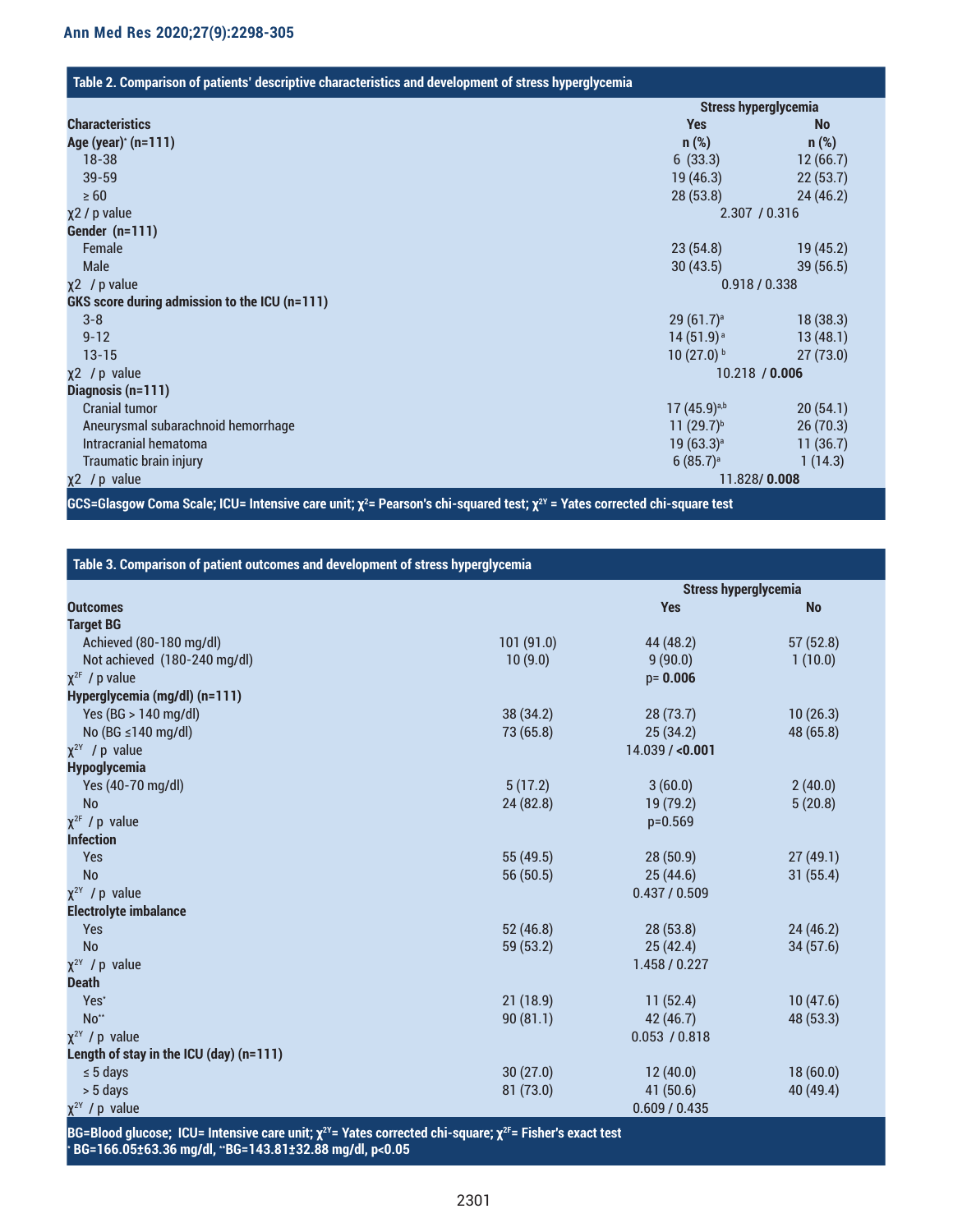ICU with diagnoses of cranial tumor, aneurismal SAH, intracranial hematoma and TBI. Arterial and capillary BG was measured twice a day in 76.6% of the patients in the ICU, and insulin was administered to only 26.1%. SH was seen in 47.7% of the patients. It was found that the BG levels of 18.9% of those who developed SH ranged between 182 and 355 mg/dl (Table 1).

Of the patients' descriptive characteristics, a significant correlation with SH was found only in their GCS score and diagnoses. Compared with those with a GCS score of 13- 15, the development of SH in those with a GCS score of below 13 was significantly higher. Compared with those with aneurismal SAK, SH developed at a significantly higher rate in those with a diagnosis of intracranial hematoma and TBI (p<0.05, Table 2).

While in intensive care, the BG levels of most of the patients (91.0%) were within the target range of the glycemic control protocol of 80-100 mg/dl. It was found that 90% of those who did not achieve glycemic control (BG= 180- 240 mg/dl) were patients who developed SH (p<0.05, Table 3). It was found that 34.2% of patients in the ICU developed hyperglycemia (BG > 140mg/dl), and 73.7% of these were patients who developed SH (p<0.05, Table 3). It was found that extra insulin was administered to some of these patients outside the protocol on the doctor's orders (Table 2). During ICU hospitalization, 17.2% of the patients developed hypoglycemia (BG = 40-70 mg/dl), 49.5% developed an infection, and 46.8% developed an electrolyte imbalance, while 18.9% died (Table 3). Most of the patients (73%) remained in the ICU for more than five days. No correlation was found between SH and hypoglycemia, infection, electrolyte imbalance, mortality or length of stay in the ICU (p>0.05, Table 3). However, the rates of hypoglycemia, infection, electrolyte imbalance and mortality were higher in those who developed SH, and their stay in the ICU was longer, although these were not statistically significant(Table 3). It was found that the BG values of those who died (166.05±63.36 mg/dl) were significantly higher than the values of those who alive (143.81±32.88 mg/dl) (p<0.05, Table 3).

# **DISCUSSION**

In this retrospective study, conducted to determine the effect on patient outcomes of the rate of SH in nondiabetic critical neurosurgical patients and to assess the glycemic control protocol implemented in the ICU, it was found that SH rates were high in patients with intracranial hematoma and TBI, and that hyperglycemia continued in most SH patients during the ICU hospitalization.

Similar to the literature, in which it is reported that SH occurs in 50.3% of critical neurosurgical patients (9), an SH rate of 47.7% was found in the present study. The rates of SH in patients aged 60 and over (53.8%) and in females (54.8%) were higher, although this was not statistically significant. In similar studies also, it is reported that ischemic patients who develop SH are older (25), that the rate of SH is significantly higher in ischemic and hemorrhagic stroke patients aged 60 and over (55.7%) (6),

and that gender and SH are not correlated (4,16). In the present study, it was found that SH rates were significantly increased in those with a GCS of below 13, and that in those with a GCS of between 3 and 8, it was still higher (61.7%). In similar studies which also showed that lower GCS scores significantly increased SH rates, SH was seen in 63.6% of TBI patients with a GCS of ≤8 (4), and in 54.9% of patients with spontaneous intracerebral hemorrhage (ICH) (16).

It was found in the study that SH rates differed according to diagnosis, and that the SH rate was significantly higher in those with intracranial hematoma and TBI (63.3% and 85.7% respectively) than in those with aneurismal SAH (29.7%). These rates are different from other retrospective studies, which report SH in 50.3% of aneurismal SAH patients (9), 35% of patients with intracerebral hemorrhage (16), and 24.3% of patients with severe TBI (8). The difference may arise from the definition of SH with different ABG values. Different from these studies in which SH was defined as an ABG of >160 mg/dl  $(16)$ ,  $\geq$  200mg/ dl (8) or a glycemic gap of >26.7 mg/dl (9), in the present study, SH was defined as an ABG of >140 mg/dl. In the latest ADA guideline (24), BG values of over 140 mg/dl in hospitalized patients are defined as hyperglycemia, similar to the present study. These differences show the need for multi-centered prospective studies and meta-analyses to determine the optimal BG threshold to be used to define SH in critical neurosurgical patients.

It has been reported that SH increases the risk of infection by putting pressure on the immune response (2,26). It was found that SH in non-diabetic critical orthopedic trauma patients significantly increased surgical site infection (SSI) rates (26). On the other hand, in a study with trauma patients, no significant correlation was found between SH and sepsis, urinary tract infection (UTI) or wound infection (1). In the literature, only one study (8) was found assessing the effect of SH on infection. In that retrospective study, it was found that SH was not correlated with sepsis or UTI in TBI patients, although it was emphasized that the small number of patients who developed sepsis and UTI may have affected the result (8). Similarly in the present study, it was found that the rates of infection in patients were similar, whether they developed SH or not, and that SH did not have a significant effect on infection. In our study, infection data was collected from the records on doctors' and nurses' monitoring forms. Separate data could not be obtained on the type or agent of infection. New prospective studies eliminating these deficiencies which arise from the retrospective collection of data may contribute to a better understanding of the relationship between SH and infection.

In critical neurosurgical patients, imbalances of electrolytes such as potassium, magnesium and in particular sodium are seen to be common (27,28). In a study with acute cerebrovascular stroke (CVS) patients, it was found that SH occurred in 13% of patients who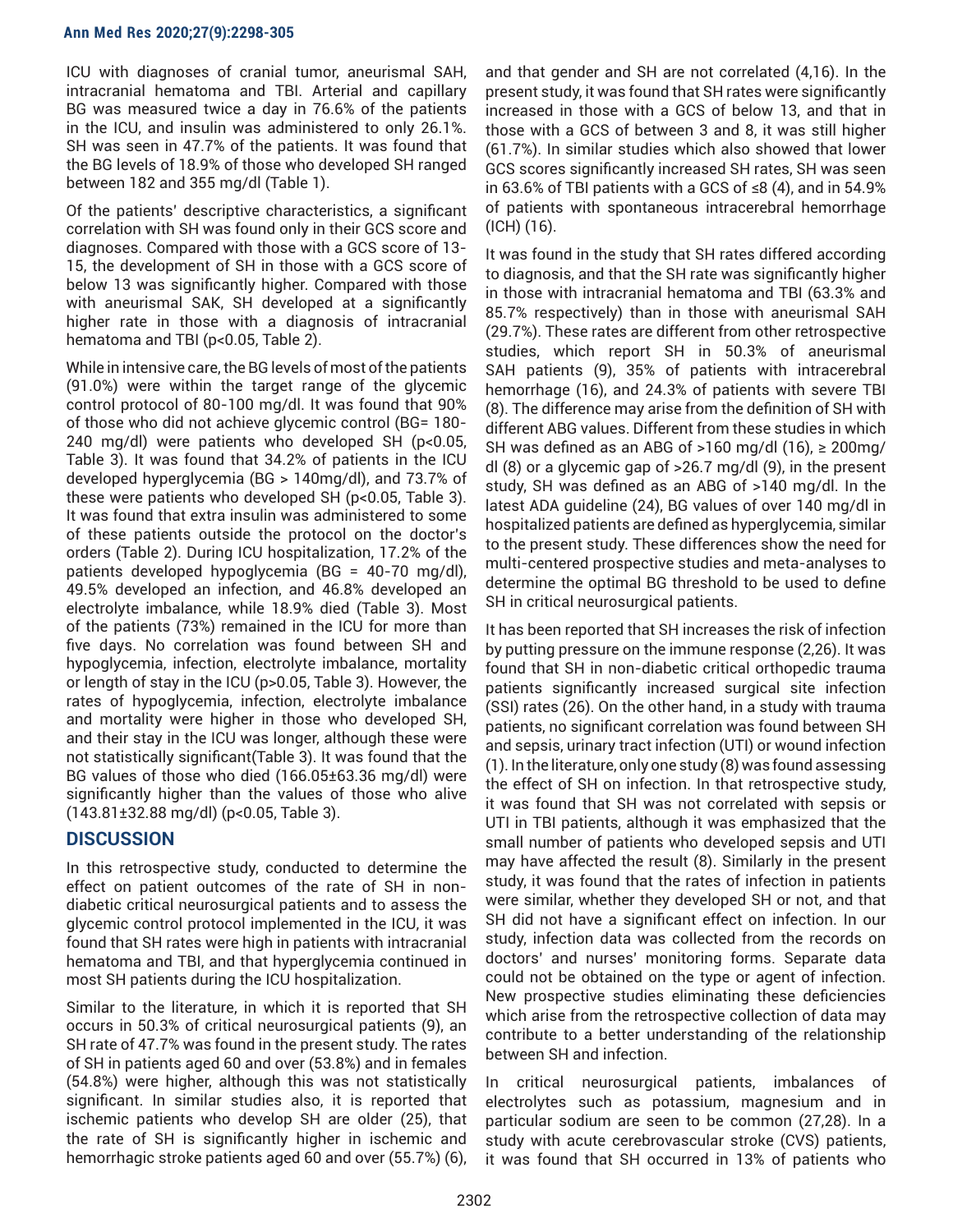developed hyponatremia, hypokalemia or hyperkalemia (47%), but a correlation between SH and electrolyte imbalance was not investigated (27). One study evaluating this relationship was found in the literature (6). Similar to that study, conducted with acute stroke patients (6), no significant correlation was found in the present study between SH and electrolyte imbalance. In addition, similar to that study (6), it was found in the present study that SH did not significantly increase the length of stay in the ICU. Similarly, Rau et al. (4) found that SH did not lengthen the hospital stay of TBI patients.

In the long term, SH, which occurs in acute and sudden onset diseases and which is accepted as an indicator of the severity of an illness, is accepted as a protective mechanism which increases survival rates (2,8). However, studies have shown that the acute rise in BG levels which causes SH impairs neurological and functional outcomes because of oxidative stress and an increase in lactic acid, which has a neurotoxic effect (2,12,13,28), and that mortality rates are increased (1,4,8,29). In the present study, it was found that SH did not significantly increase the mortality rate, but patients who developed SH formed more than half (52.4%) of those who died. Similarly, Kongwad et al. (16) found that 56.3% of ICH patients who developed SH (ABG >160 mg/dl) died in hospital, but that SH did not have a significant effect on hospital mortality. Also, in a study comparing the ABG values of head trauma patients who died (25%) and who were discharged, it was found that the ABG level was not correlated with mortality, and that the mean ABG value of each group was >180 mg/dl (15). Different to this, there are also meta-analysis studies in the literature which show that SH increases short-term and long-term mortality rates in critical neurosurgical patients with ICH and SAH (13,14). In addition, it has been reported in some retrospective and prospective studies in the literature that SH significantly increases mortality rates in patients with aneurismal SAH (9) and acute stroke (6, 25, 27), independent of age, gender, and the severity of the injury. This may be affected by the diagnosis of SH with different BG levels in these different results apart from the study by Tshituta et al. (6), from those in the present study. This idea is supported by the mortality rates of 71% (27) in the study which defined SH as an ABG of more than 110 mg/dl, 41.4-42.7% in studies which defined it as 200 mg/dl or more (4, 8), and 51.9% in the study which, like the present study, defined it as an ABG of >140 mg/dl. Also, the difference in mortality rates may be caused by performing these studies with patients with a high mortality rate for such reasons as TBI, aneurismal SAK or stroke and the exclusion of factors which increase mortality such as further bleeding or multiple traumas. The information in the literature that the severity of stroke (6,25), the amount of bleeding and a low GCS score (16) increase rates of both SH and mortality, making it easier to determine the effect of SH in patients with a high risk of mortality (4), draws attention to the multifactorial nature of the effect of BG in mortality.

It was found in the study that the BG values of patients who died, 166.05 mg/dl, was significantly higher than that of survivors, 143.81mg/dl. It has been reported in similar studies that the BG values of spontaneous ICH patients, 177.2 mg/dl, and acute stroke patients, 154 mg/dl, who died was significantly raised (6). In a study with glioma patients, the rate of readmission to hospital or death within 30 days of discharge in patients with a mean BG level of 167mg/dl or more was reported to be significantly greater (29). In the present study, data from the patients' files on their length of stay in hospital was limited, and therefore the effect of SH on mortality or patient outcome after discharge was not assessed. The research finding that the glucose values of neurosurgical patients who died were significantly higher and information from the current literature shows the importance of glycemic control in these patients.

Studies which show that hyperglycemia makes neurological outcomes worse in critical neurosurgical patients because of secondary brain injury (7,10,11) call attention to the importance of glycemic control in this patient group. Glucose management is an important element of critical care (21). The Agency for Healthcare Research and Quality has accepted glycemic control as an indicator of quality in health care (29). Since a study (18) in 2001, which reported that IGC, which was aimed at keeping the BG levels of critical patients within the range of 80-110 mg/dl, reduced complication and mortality rates, many studies have been conducted on this topic. Of these studies, the multi-centered GLUCONTROL (30) and NICE-SUGAR (31) studies showed that IGC increased the risk of hypoglycemia and the rates of mortality from hypoglycemia. Also, in meta-analysis studies with neurosurgical patients, it is reported that IGC did not reduce mortality in critical neurosurgical patients, but affected neurological outcomes negatively by increasing the risk of hypoglycemia (5,10,16,19,20).

The central nervous system depends on glucose as a source of energy, so that it is important in neurosurgical patients to prevent hypoglycemia, resulting in neuroglycopenia (10,19). Shan et al. (5) reported that serious hypoglycemia in neurosurgical patients lasting for more than 30 minutes causes irreversible brain damage because of cerebral cell necrosis, and increases intracranial pressure as a result of increased cerebral blood flow. These findings raise the question of implementing glycemic control protocols which aim to keep BG levels between 80 and 100 mg/dl in patients such as critical neurosurgical patients, where hypoglycemia is definitely unwanted (5,10,20,21). In the ICU where the research was conducted, a nurse-controlled glycemic control protocol was being implemented which aimed to keep the BG levels of patients within the range of 80-180 mg/dl. Despite this protocol, it was found in the research that there were patients (9%) who did not achieve glycemic control or who developed hypoglycemia (17.2%), and that most of these were patients who developed SH. Administration of extra insulin under a doctor's order to patients whose BG values do not fall below 180 mg/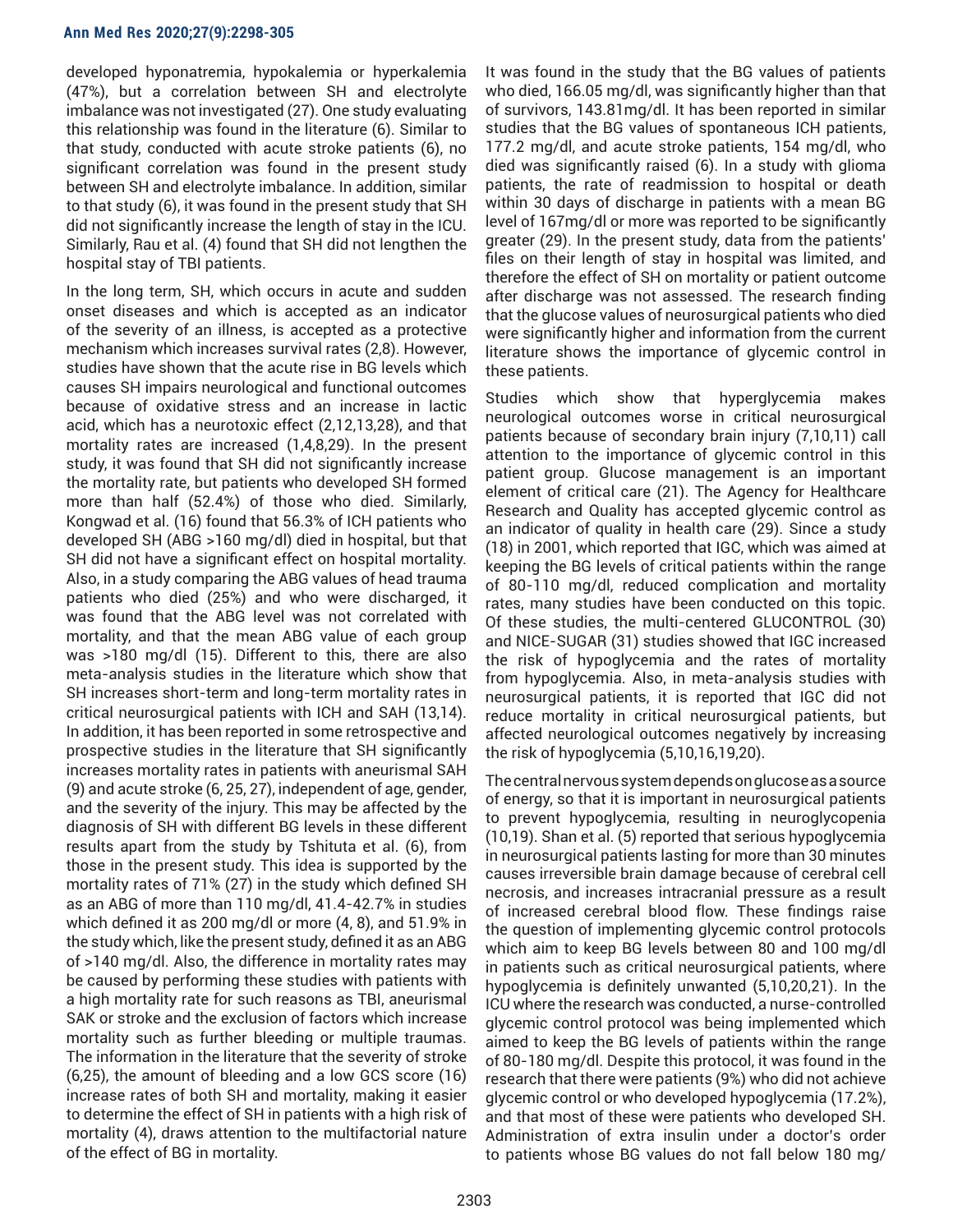dl with the glycemic control protocol may be effective in development of hypoglycemia. Also, an important finding from the research was that the BG values of 73.7% of SH patients in the ICU were above 140 mg/dl, and that despite the protocol, it rose to 240 mg/dl in some patients. These findings suggest that the protocol is ineffective in managing SH.

In the current literature, there is no evidence-based knowledge on the type of hyperglycemia (SH or diabetic hyperglycemia) which is benefited by a protocol which aims to keep the BG levels of critical patients to between 80 and 180 mg/dl (8). This shortcoming of the literature has a negative effect on SH control and prevention of SH-induced complications. Studies reporting that the mortality rate is higher in the firts 72 hours in those with a BG level of 143 mg/dl or more after acute cerebral ischemia (32), and that the neurological outcomes are worse in patients with acute cerebellar bleeding whose ABG is 140 mg/dl and above (11), show the importance of intervention in SH before BG exceeds 180 mg/dl. Tshituta et al. (6) reported that it was recommended to keep the BG of critical neurosurgical patients below 180 mg/dl, but that there was no evidence concerning the necessary optimal glucose value to improve patient outcomes. Studies showing that negative effects such as deterioration of neurological function and mortality caused by SH in critical neurological patients is not seen in hyperglycemia caused by DM (4,8) suggest that SH may be more harmful than diabetic hyperglycemia in these patients. Moradi et al. (3) state that SH in patients admitted to the emergency unit for reasons such as head trauma, SAH or cerebrovascular accident increases the risk of later DM by 3.4 times. It was found in the same study that in the third month after discharge from hospital, the HbA1c values of those who developed SH were higher, and 26.8% of them developed DM. This information shows the need for evidence-based studies focusing on the management of SH in critical neurosurgical patients.

One of the most important limitations of this retrospective study is that the correctness of the data is limited by the correctness of the sources. Another important limitation is that no detailed information could be obtained from the files on the patients' cause of death or patient outcomes. This deficiency may have had a negative effect on determining the correlation of mortality and patient outcomes to SH. Levels of catecholamine and cortisol, which show the severity of the response to the stress experienced by patients, were not measured, and this is a limitation of the study, preventing a determination that hyperglycemia was definitely stress-induced. Measurement of these steroid hormones might help in determining whether the hyperglycemia which occurred was stress-induced, and understanding better the relation between SH and patient outcomes.

# **CONCLUSION**

In this study, the rate of SH was found to be high in critical neurosurgical patients, particularly those with TBI and cranial hematoma, and in those with a GCS score of less than 13. The research findings showed that SH did not increase infection, electrolyte imbalance or mortality neither rates, nor did it lengthen ICU stay. In addition, the research showed that the hyperglycemia of most patients who developed SH continued in the ICU, and that most patients whose BG levels could not be kept below 180mg/ dl by the glycemic control protocol were patients who developed SH. In the future, multi-centered and prospective studies may be conducted to investigate glycemic control protocols which are effective in the control of the SH which affects critical neurosurgical patients and the optimal BG values to improve patient outcomes.

#### *Competing interests: The authors declare that they have no competing interest.*

*Financial Disclosure: There are no financial supports.*

*Ethical approval: This study was approved by the Istanbul University Cerrahpaşa Medicine Faculty Clinical Researches Ethics Committee (Number/date: 18222/2013).* 

# **REFERENCES**

- 1. Kerby JD, Griffin RL, MacLennan P, et al. Stressinduced hyperglycemia, not diabetic hyperglycemia, is associated with higher mortality in trauma. Ann Surg 2012;256:446-52.
- 2. Marik PE, Bellomo R. Stress hyperglycemia: an essential survival response! Crit Care 2013;4:e93-4.
- 3. Moradi S, Keshavarzi A, Tabatabaee SM. Is stress hyperglycemia a predicting factor of developing diabetes in future? Exp Clin Endocrinol Diabetes 2015;123:614-6.
- 4. Rau CS, Wu SC, Chen YC, et al. Stress-induced hyperglycemia, but not diabetic hyperglycemia, is associated with higher mortality in patients with isolated moderate and severe traumatic brain injury: analysis of a propensity score-matched population. Int J Environ Res Public Health 2017;14: E1340.
- 5. Shan L, Hao PP, Chen YG. Efficacy and safety of intensive insulin therapy for critically ill neurologic patients: a meta-analysis. J Trauma 2011;71:1460-4.
- 6. Tshituta JK, Lepira FB, Kajingulu FP, et al. Prognostic signification of admission hyperglycemia among acute stroke patients in intensive care units in Kinshasa, the Democratic Republic of the Congo. WJCD 2019;9:665- 80.
- 7. Ooi YC, Dagi TF, Maltenfort M, et al. Tight glycemic control reduces infection and improves neurological outcome in critically ill neurosurgical and neurological patients. Neurosurgery 2012;71:692-702.
- 8. Bosarge PL, Shoultz TH, Griffin RL, et al. Stressinduced hyperglycemia is associated with higher mortality in severe traumatic brain injury. J Trauma Acute Care Surg 2015;79:289-94.
- 9. Santucci JA, Ross SR, Greenert JC, et al. Radiological estimation of intracranial blood volume and occurrence of hydrocephalus determines stress-induced hyperglycemia after aneurysmal subarachnoid hemorrhage. Transl Stroke Res 2019;10:327-37.